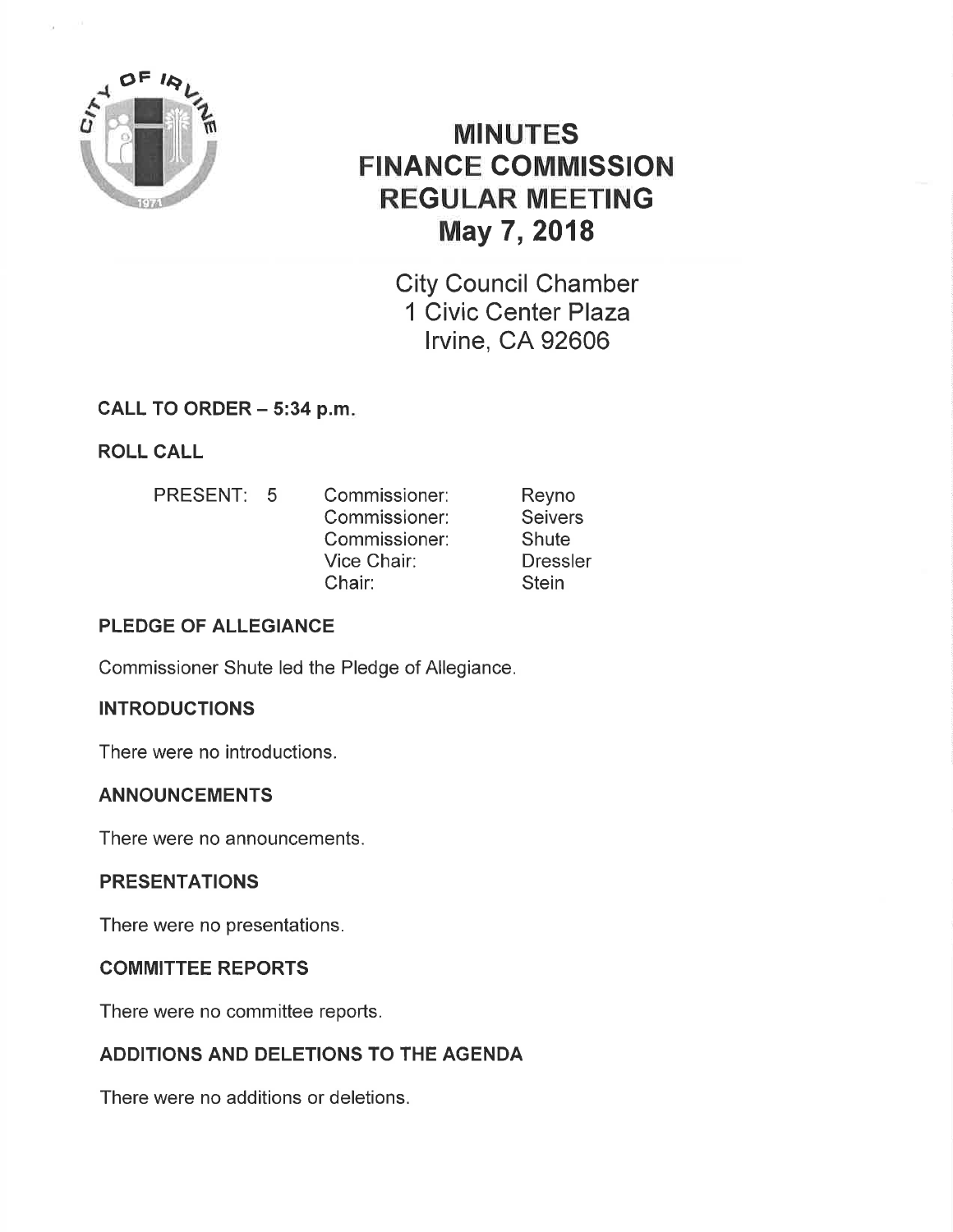# PUBLIC COMMENTS

There were no public comments.

# COMMISSION BUSINESS

### 1. MINUTES

#### ACTION: Moved by commissioner Reyno, seconded by Gommissioner Sievers, and unanimously carried to:

Approve the minutes of an adjourned regular meeting of the Finance Commission held on April 30, 2018.

The motion carried as follows

| AYES:    | $\overline{a}$ | <b>COMMISSIONERS:</b> | Dressler, Reyno, Sievers, Stein |
|----------|----------------|-----------------------|---------------------------------|
| NOES:    | $\cup$         | COMMISSIONERS:        | <b>None</b>                     |
| ABSENT:  | 1 I            | <b>COMMISSIONERS:</b> | <b>None</b>                     |
| ABSTAIN: |                | <b>COMMISSIONERS:</b> | <b>Shute</b>                    |

# 2, FISCAL YEAR 2018-19 BUDGET

# CITY MANAGER'S/NON.DEPARTMENTAL PRESENTATION

Michelle Grettenberg, Deputy City Manager, introduced the City Manager's Budget for 2018-19 and answered questions, Amy Roblyer, Senior Management Analyst, presented the City Manager's budget detail for 2018-19 and answered questions. Molly Mclaughlin, City Clerk, and Kristin Griffith, Director of Administrative Services, were also present and answered questions,

Commission discussion included: electronic duplicating alternatives to increase efficiency and cost savings; the reason for the increase in Special Fund expenditures; international delegation events; annual facility maintenance charges; and actions taken to expand voter outreach.

# PUBLIC SAFETY PRESENTATION

Commander Mike Hallinan introduced the Public Safety Budget and budget detail for 2018-19 and answered questions. Chief Hamel, Director of Public Safety/Chief of Police, Kristin Griffith, Director of Administrative Services, Jimmee Medina, Deputy Director of Administrative Services, and Peter Hong, Senior Management Analyst, also answered questions. Kristin Beam, Management Analyst l, was also present.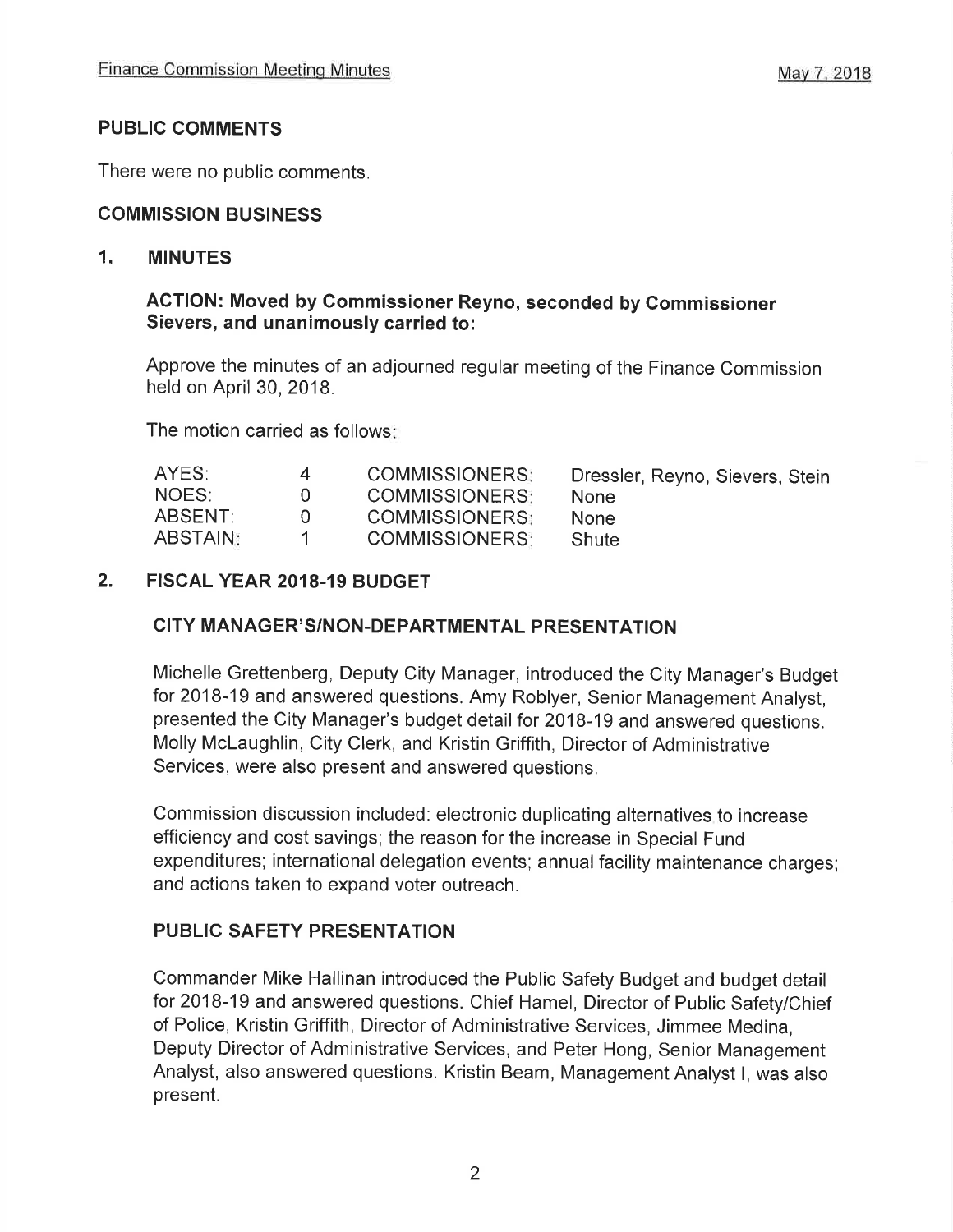Commission discussion included: paying for equipment in patrol vehicles from the asset forfeiture fund and including equipment as part of the total vehicle cost; Special Fund draw-down; contribution to the Compensated Absences Fund; overtime reimbursement for working special events; the City's mounted unit; traffic safety and educating the public; the increased revenue in the structural fire fund; continuing to provide efficient and high level service to a rapidly growing population; and the efficiency of processing business licenses.

#### COMMUNITY DEVELOPMENT PRESENTATION

Pete Carmichael, Director of Community Development, introduced the Community Development Budget for 2018-19 and answered questions. Susan Wheelock, Senior Management Analyst, presented the Community Development budget detail for 2018-19 and answered questions. Kristin Griffith, Director of Administrative Services, also answered questions.

Commission discussion included: hiring three full-time inspectors while continuing to use contract staff; cost recovery and updated fee schedule analysis; CaIPERS unfunded pension liability; the upgrade to digital building plan submissions and handheld devices for building inspectors; commissioner stipend increases; and the City's approximate build-out date.

# ORANGE COUNTY GREAT PARK PRESENTATION

Pete Carmichael, Director of Orange County Great Park, introduced the Orange County Great Park Budget for 2018-19 and answered questions. Steve Torelli, Management Analyst ll, presented the Orange County Great Park budget detail for 2018-19 and answered questions. Kristin Griffith, Director of Administrative Services, was also present and answered questions.

Commission discussion included: transparency of expenditures; amortizing the cost of the balloon; resident vs. non-resident fees and the shift from reliance on developer revenue to user fees for cost recovery; the cost and timing of replacing assets; developer maintenance fees; transparency of lease negotiations; and holding the developer accountable for delays.